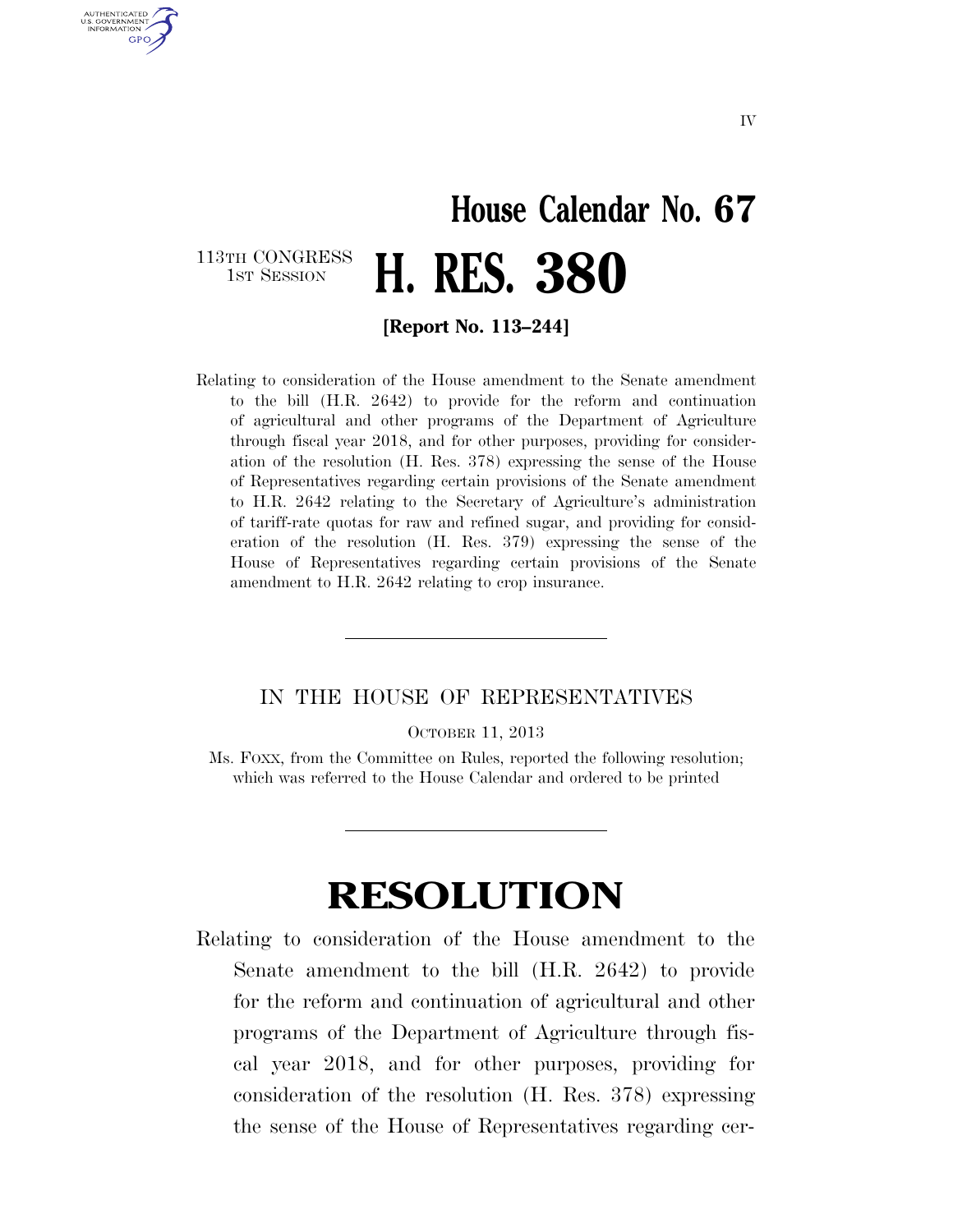tain provisions of the Senate amendment to H.R. 2642 relating to the Secretary of Agriculture's administration of tariff-rate quotas for raw and refined sugar, and providing for consideration of the resolution (H. Res. 379) expressing the sense of the House of Representatives regarding certain provisions of the Senate amendment to H.R. 2642 relating to crop insurance.

 *Resolved,* That it shall be in order without interven- tion of any point of order for the chair of the Committee on Agriculture or his designee to move that the House in- sist on its amendment to the Senate amendment to H.R. 2642 and agree to a conference with the Senate thereon.

 SEC. 2. Upon adoption of this resolution it shall be in order without intervention of any point of order to con- sider in the House the resolution (H. Res. 378) expressing the sense of the House of Representatives regarding cer- tain provisions of the Senate amendment to H.R. 2642 relating to the Secretary of Agriculture's administration of tariff-rate quotas for raw and refined sugar. The resolu- tion shall be considered as read. The previous question shall be considered as ordered on the resolution to its adoption without intervening motion or demand for divi- sion of the question except one hour of debate equally di- vided and controlled by Representative Pitts of Pennsyl-vania or his designee and an opponent.

 SEC. 3. Upon adoption of this resolution it shall be in order without intervention of any point of order to con-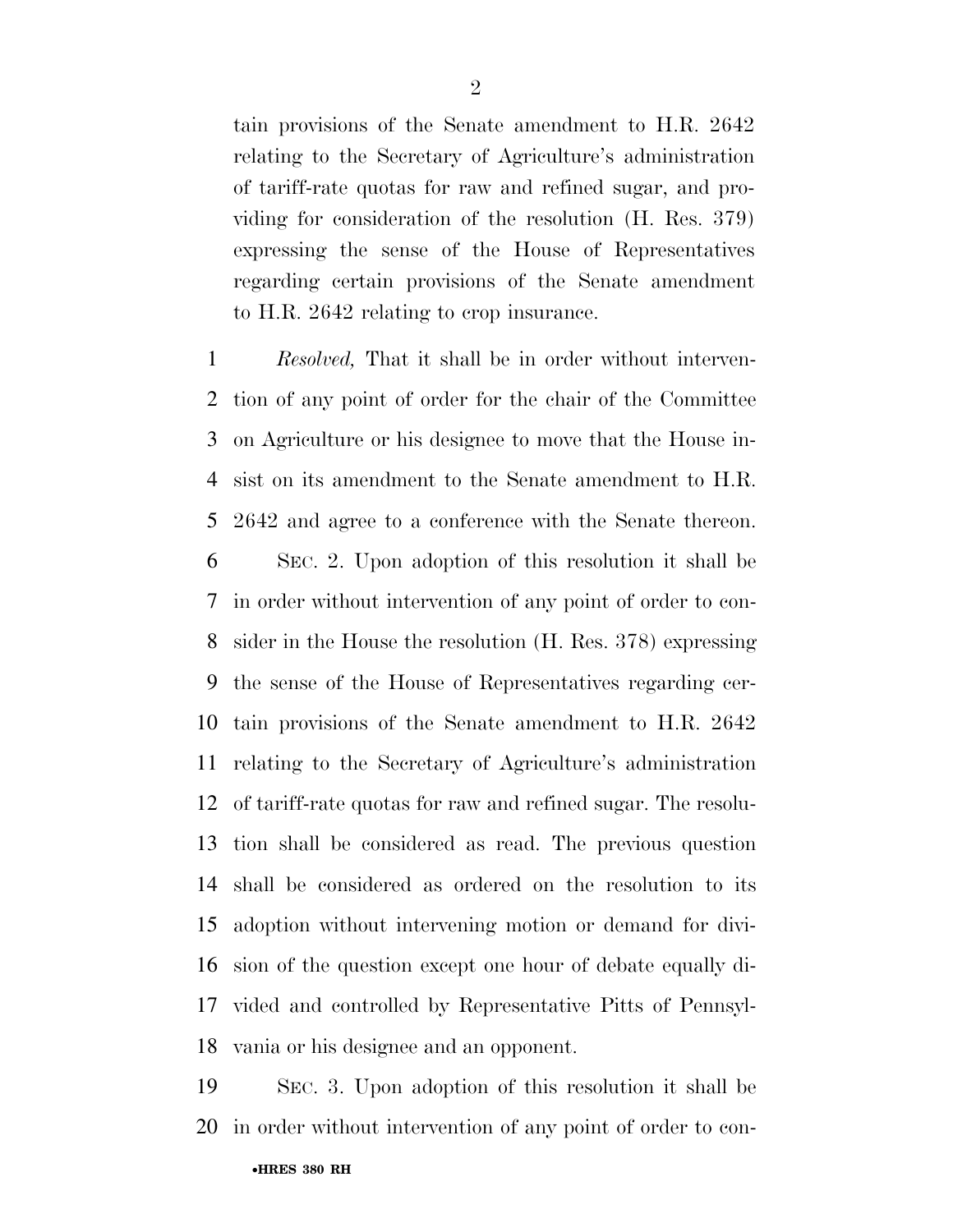sider in the House the resolution (H. Res. 379) expressing the sense of the House of Representatives regarding cer- tain provisions of the Senate amendment to H.R. 2642 relating to crop insurance. The resolution shall be consid- ered as read. The previous question shall be considered as ordered on the resolution to its adoption without inter- vening motion or demand for division of the question ex- cept one hour of debate equally divided and controlled by Representative Ryan of Wisconsin or his designee and an opponent.